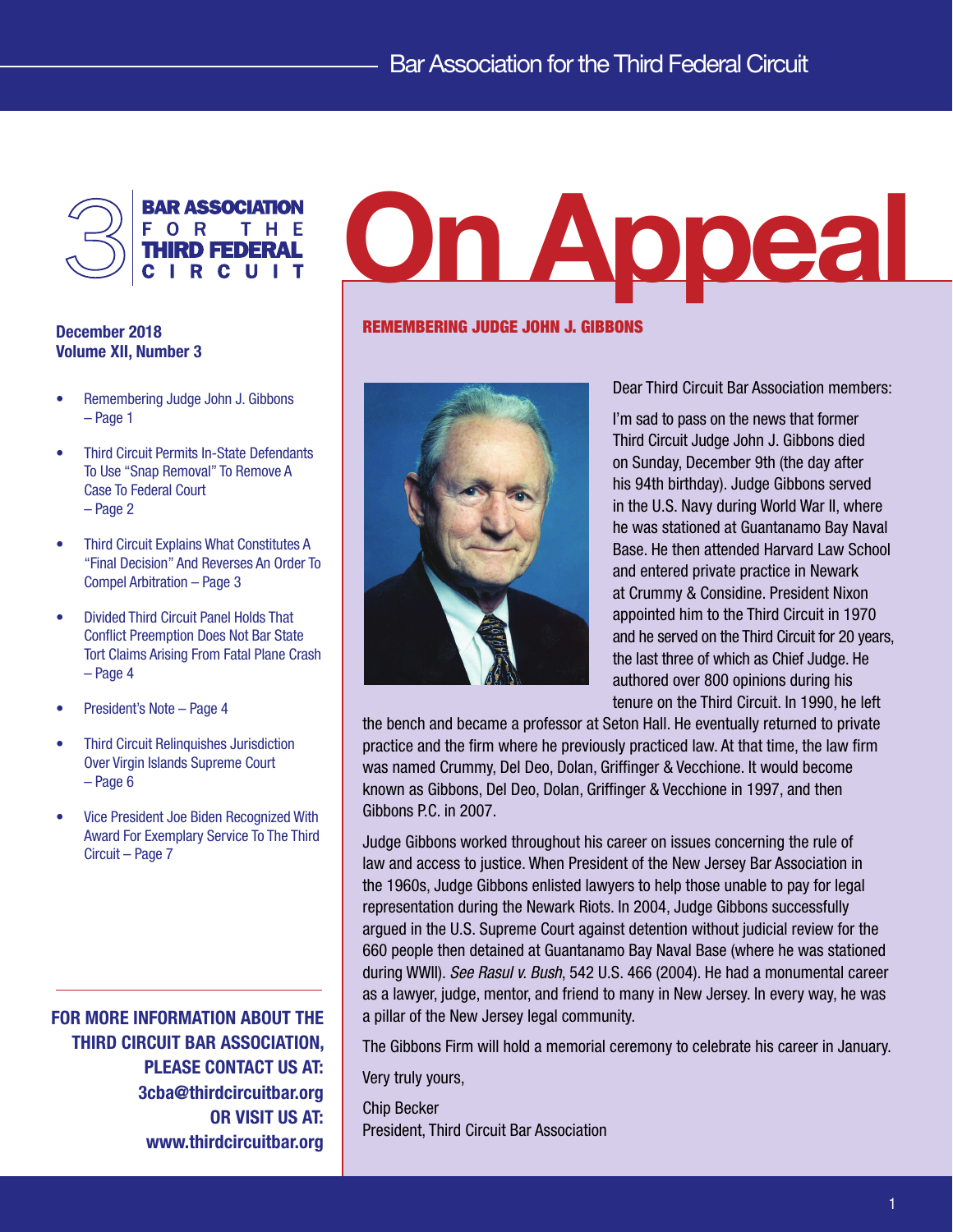

# THIRD CIRCUIT PERMITS IN-STATE DEFENDANTS TO USE "SNAP REMOVAL" TO REMOVE A CASE TO FEDERAL COURT

*Encompass Insurance Co. v. Stone Mansion Restaurant Inc.*, 902 F.3d 147 (3d Cir. 2018)

Colin E. [Wrabley](https://www.reedsmith.com/en/professionals/w/wrabley-colin-e) Reed Smith LLP, Pittsburgh, PA

Joshua T. [Newborn](https://www.reedsmith.com/en/professionals/n/newborn-joshua-t) Reed Smith LLP, Pittsburgh, PA

The Third Circuit recently became the first federal appellate court to directly address and approve "snap removals"—a procedural quirk that allows in-state defendants to remove a state-court case to federal court if the defendants file for removal before they are "properly joined and served" by the plaintiffs. *[See](http://www2.ca3.uscourts.gov/opinarch/171479p.pdf)  [Encompass Insurance Co. v. Stone Mansion Restaurant Inc.](http://www2.ca3.uscourts.gov/opinarch/171479p.pdf)*, 902 F.3d 147 (3d Cir. 2018).

## **Background**

Section 1441(a) of Title 28 authorizes the removal of civil actions from state court to federal court. Section 1441(b)(2) contains an exception to this broad removal authorization—known as the "forum defendant rule"— "if any of the parties in interest properly joined and served as defendants is a citizen of the State in which such action is brought." Thus, state-court plaintiffs can prevent removal simply by naming a defendant who was a citizen of the state in which the suit was filed.

Prior to the advent of electronically accessible court dockets, state-court defendants had little recourse where at least one named defendant was a "forum defendant." But in the early 2000s, as state courts began to adopt the use of electronic dockets, parties could check the status of a complaint online before they were formally served with it. Armed with early knowledge of having been named as defendants, they could quickly file their removal papers before being "properly joined and served" by the plaintiffs. And since the forum-defendant rule precludes removal only where a home-state defendant has been both "joined and served," pre-service defendants argued that the forum defendant rule did not apply to them and that they were free to remove the case to federal court.

The argument has received a mixed reception. Some courts have permitted the practice because, in their view, it is a straightforward application of the text of § 1441(b)(2). *See, e.g., Cheung v. Bristol-Myers Squibb Co.*, 282 F. Supp. 3d 638, 642-43 (S.D.N.Y. 2017). Other courts, however, have found that "snap removals" amount to gamesmanship that was never intended by the rules. *See, e.g., Little v. Wyndham Worldwide Operations, Inc.*, 251 F. Supp. 3d 1215, 1221-22 (M.D. Tenn. 2017). For various reasons, the propriety of snap removals rarely comes before appellate courts, and until the Third Circuit's *Encompass* ruling, no federal court of appeals had squarely analyzed the issue.

## Analysis

In March 2011, after leaving the Stone Mansion in Pittsburgh, an intoxicated driver crashed and flipped his vehicle, killing him and seriously injuring his passenger. Encompass Insurance, the liability carrier for the vehicle, settled the passenger's claims related to the accident and then filed a lawsuit in Pennsylvania state court against Stone Mansion seeking contribution under Pennsylvania law. Stone Mansion is a Pennsylvania company, and under the forum defendant rule, it would not be able to remove the case to federal court. But after declining to receive electronic service of the complaint, Stone Mansion noticed removal to federal court. The federal district court permitted the "snap removal" and then dismissed the case. Encompass Insurance appealed.

The Third Circuit affirmed the "snap removal" ruling. It found that the plain language of 28 U.S.C. § 1441(b)(2) "precludes removal on the basis of in-state citizenship only when the defendant has been properly joined and served." The court would only reject this plain language interpretation if there had been a "most extraordinary showing of contrary intentions" or the literal interpretation would lead to "absurd and bizarre results"—it found neither.

First, although the court found no applicable legislative history, it observed that courts and commentators had determined that the forum defendant rule was enacted "to prevent a plaintiff from blocking removal by joining as a defendant a resident party against whom it does not intend to proceed, and whom it does not even serve." Based on this understanding of the statute, the Third Circuit found that the phrase "properly joined and served" was intended to address fraudulent joinder, and that intent did not run contrary to "snap removals."

Second, the Third Circuit determined that the plain meaning of the statute was not "nonsensical or superfluous." It justified this ruling with three reasons: "(1) it abides by the plain meaning of the text; (2) it envisions a broader right of removal only in the narrow circumstances where a defendant is aware of an action prior to service of process with sufficient time to initiate removal; and (3) it protects the statute's goal without rendering any of the language unnecessary."

As a result, the Third Circuit found that Stone Mansion properly removed the case to federal court. It acknowledged that the issue was one on which "[r]easonable minds might conclude that the procedural result demonstrates a need for a change in the law." But, the court added, if such a change were appropriate, "it is Congress—not the Judiciary—that must act."

## Conclusion

The future of "snap removals" is still in flux as courts continue to weigh in on their validity and, in many instances, join the chorus calling for Congress to act. Nonetheless, the Third Circuit's decision in *Encompass Insurance* is a landmark case for recognizing the validity of "snap removals" and is sure to be influential as the issue continues to be litigated in courts across the country.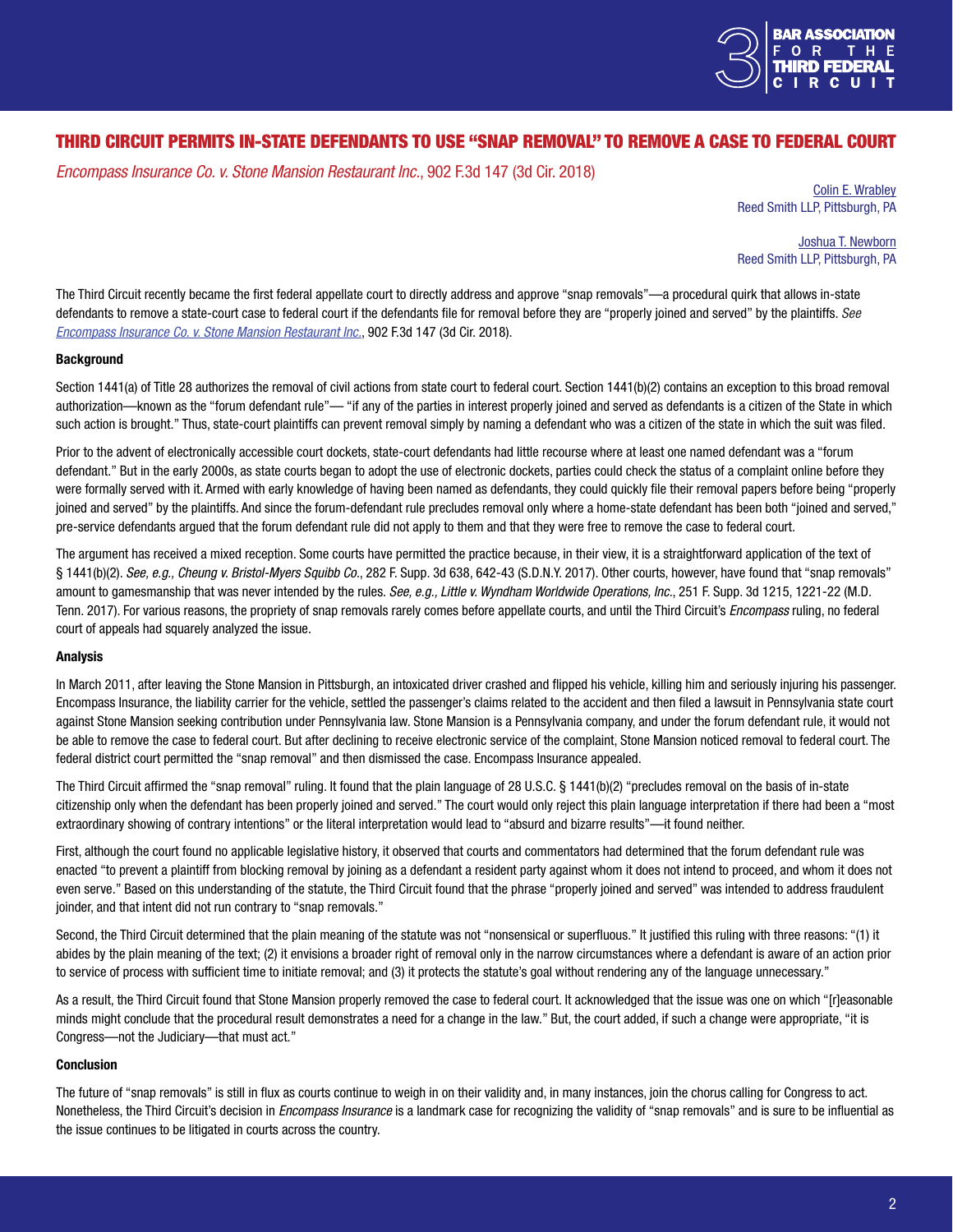

# THIRD CIRCUIT EXPLAINS WHAT CONSTITUTES A "FINAL DECISION" AND REVERSES AN ORDER TO COMPEL **ARBITRATION**

## *Cup v. Ampco Pittsburgh Corporation*, 903 F.3d 58 (3d Cir. 2018)

#### Anthony M. [Fassano](https://www.archerlaw.com/attorneys/anthony-m-fassano/) Archer & Greiner P.C., Haddonfield, NJ

In *[Cup v. Ampco Pittsburgh Corp.](http://www2.ca3.uscourts.gov/opinarch/172349p.pdf)*, 903 F.3d 58 (3d Cir. 2018), the Third Circuit was presented with the question of whether an arbitration clause in a collective bargaining agreement (CBA) covered retirees who had retired before the CBA went into effect. Before answering the question, however, the Court addressed a threshold procedural issue of whether the district court's order compelling arbitration amounted to a "final decision" over which the Court could exercise appellate jurisdiction. In a unanimous precedential opinion authored by Judge Hardiman and joined by Chief Judge Smith and Judge Restrepo, the Court ruled that the district court's order was a final decision and that the retirees were not covered by the CBA.

## **Background**

*Cup* involved a dispute over healthcare benefits for retirees at a manufacturing facility in Avonmore, Pennsylvania. In 2016, Ampco acquired the facility. Later that year, Ampco announced a change to its healthcare plan for retirees who had retired before March 1, 2015. Instead of charging the retirees \$195 per month, as had been the case, retirees would have to purchase health insurance on the private marketplace and receive a stipend as reimbursement from the company. The retirees opposed the new plan and the union filed a grievance on their behalf under the CBA. Ampco rejected the grievance, taking the position that the union did not represent the retirees.

The union and a retiree who had retired in 2014 sued Ampco on behalf of retirees who would be affected by the change. The complaint sought an order to compel arbitration and enforce the CBA or, in the alternative, relief under ERISA. Ampco moved to dismiss, and the plaintiffs moved to compel arbitration.

Relying on the strong federal policy in favor or arbitration, as well as the CBA's broadly worded arbitration provision, the district court granted the plaintiffs' motion to compel arbitration. The district court went on to dismiss the plaintiffs' remaining two counts without reaching the merits, denied Ampco's motion to dismiss as moot, ordered the parties to attend mediation before arbitration, and administratively closed the case.

## The District Court's Order Constituted a "Final Decision"

Under 28 U.S.C. § 1291 (and the Federal Arbitration Act with regard to decisions involving arbitration), the courts of appeals have jurisdiction over "final decisions." The question that the Court faced in *Cup* was whether the district court's order compelling arbitration constituted a "final decision."

As an initial matter, the Court determined that the district court's administratively closing of the case was not, in itself, sufficient to make the decision "final." However, the Court recognized that the district court did not merely administratively close the case; it went on to order arbitration and dismiss all of the other claims in the case. The Court found that the dismissal of all the other counts was "about as strong a 'signal' as [the Court could] envision" that the district court's decision was "final." Having taken that action, the district court had "nothing more to do but to execute the judgment." *Green Tree Fin. Corp.-Ala. v. Randolph*, 531 U.S. 79, 86 (2000) (quotation and citation omitted). Such a decision is "final" for the purposes of appellate jurisdiction.

## The Plaintiff Retirees Were Not Covered by the CBA

The CBA governed disputes "between the Company and the Union or its members." The question that the Court addressed was whether retirees fell within those categories. To answer this question, the Court simply looked to the CBA and found that it covered "employees," which were defined as those working at the facility "as of the date of [the] Agreement or thereafter." Thus, by its terms, the CBA did not apply to the plaintiff retirees, who had retired before the CBA went into effect.

The plaintiffs raised two additional arguments, both of which the Court rejected. First, the plaintiffs argued that the CBA implicitly incorporated a memorandum of agreement (MOA) that applied to retiree benefits because the CBA made reference to medical insurance. The Court found that this reference was insufficient to demonstrate the parties' intent to incorporate the MOA. Without that intent, the Court declined to hold that the MOA was incorporated into the CBA.

Second, the plaintiffs argued that the parties had arbitrated disputes in the past, including disputes about retiree benefits. The Court rejected this argument because the CBA was unambiguous, and thus extrinsic evidence of the parties' past conduct was not needed.

Having reached this conclusion, the Court reversed the district court's order compelling arbitration and remanded for further proceedings.

## Conclusion

In the wake of *Cup*, Third Circuit practitioners would do well to keep a couple of things in mind. First, whether a district court's decision is "final" for purposes of a circuit court's appellate jurisdiction is not always clear. In attempting to answer the question, attorneys should ask what more, absent any actions by the parties, the district court has to do with the case. If the answer is nothing, the decision may be "final" and the clock for filing an appeal may be ticking. In that case, it is essential to file a notice of appeal and preserve appellate rights. Second, the federal policy in favor of enforcing arbitration agreements can only go so far. Without a showing that the parties intended to include a class of disputes within the ambit of an arbitration clause, attorneys may have difficulty prevailing on motions to compel arbitration.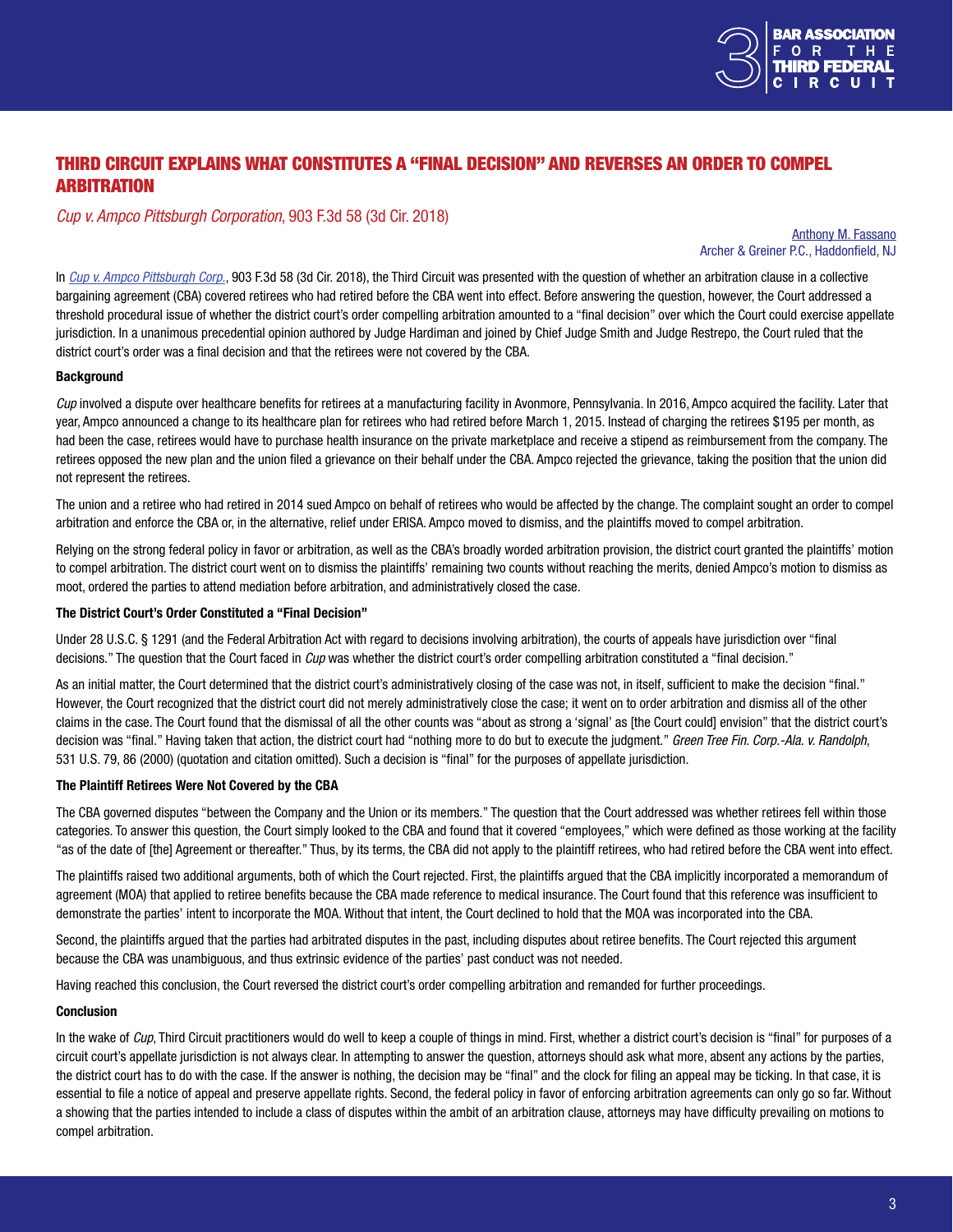

# DIVIDED THIRD CIRCUIT PANEL HOLDS THAT CONFLICT PREEMPTION DOES NOT BAR STATE TORT CLAIMS ARISING FROM FATAL PLANE CRASH

*Sikkelee v. Precision Airmotive Corporation et al.*, 907 F.3d 701 (3d Cir. 2018)

Steven G. Sanders U.S. Attorney's Office, D.N.J.

*[Sikkelee v. Precision Airmotive Corp. et al.](http://www2.ca3.uscourts.gov/opinarch/173006p.pdf)*, 907 F.3d 701 (3d Cir. 2018), holds, over a dissent, that a manufacturer's ability to seek and obtain approval from the Federal Aviation Administration for changes to the design of airplane parts precludes a claim of "impossibility preemption."

#### **Background**

In July 2005, a Cessna 172N crashed shortly after taking off from Transylvania County Airport in Brevard, North Carolina, killing David Sikkelee and seriously injuring his brother. The Cessna was equipped with an engine that had been manufactured by AVCO Corporation and its Textron Lycoming Reciprocating Engine Division ("Lycoming") in Pennsylvania in 1969. In the early 1960s, Lycoming received permission to modify the method of joining the two halves of the engine's carburetor, which mixes fuel and air prior to combustion. So instead of using safety wire to reinforce the bolts holding the carburetor, Lycoming was permitted to use screws and lock tabs instead.

Over time, Lycoming received several complaints that the screws were less effective in holding together the carburetor, leading to fuel leakage and poor engine performance. Lycoming recommended checking the screws for tightness during inspection and, if necessary, replacing the carburetor and retightening the screws. Nonetheless, a Lycoming supplier in 2004 told Lycoming that a significant percentage of loose carburetors occurred on Cessna 172 aircrafts.

In 2007, Jill Sikkelee, David Sikkelee's widow, filed a wrongful-death action against Lycoming in the Middle District of Pennsylvania, alleging strict liability claims for design defect. She claimed the carburetor design was defective and allowed fuel to flow into the engine, causing the Cessna to crash. Lycoming argued Sikkelee's claims were preempted because the company would not have been able to implement any design change requirements alleged under Pennsylvania law, such as reinforced wiring, without the FAA's approval.

The district court held that Sikkelee's claims were field preempted, but the Third Circuit reversed that determination and remanded for consideration of conflict preemption. *Sikkelee v. Precision Airmotive Corp.*, 822 F.3d 680 (3d Cir.), *cert. denied sub nom., AVCO Corp. v. Sikkelee*, 137 S. Ct. 495 (2016).

On remand, the district court granted summary judgment for Lycoming, holding that because the FAA had approved the method Lycoming used to secure the two halves of the carburetor, and because the FAA would need to approve any changes to that method, Jill Sikkelee's state-law tort claims were barred under "impossibility preemption," a species of conflict preemption.

#### The Panel Majority Rejects Impossibility Preemption

In a majority opinion authored by Judge Shwartz and joined by Judge Rendell, the Third Circuit reversed the district court's order granting summary judgment on Sikkelee's state law claim and rejected Lycoming's claim of impossibility preemption.

Under the impossibility preemption doctrine, the Supremacy Clause forbids imposition of liability where "compliance with both federal and state duties is impossible." As the panel majority explained, the question "'is whether the private party could independently do under federal law what state law requires of it.'" (quoting *PLIVA, Inc. v. Mensing*, 564 U.S. 604, 620 (2011)).

Lycoming principally claimed that, because the FAA had issued a certificate approving the method of using screws and lock tabs to secure the carburetor, and because only the FAA could approve a change to that method, it would have been impossible for Lycoming unilaterally to implement a safer and more effective method, even if Pennsylvania tort law imposed on it a duty to do so.

President's Note

[Charles](http://www.klinespecter.com/lawyers_becker.html) "Chip" Becker Kline & Specter PC, Philadelphia, PA

As the year comes to a close, thank you for your continued engagement with the Third Circuit Bar Association. The last year has been a productive one for the Association. The Association generated regular issues of its outstanding newsletter, which I hope provide you with valuable guidance on practice before the Third Circuit. It sponsored some terrific social events and CLE programs on federal appellate practice. These CLE programs are proving to be a model that can be replicated in programs throughout the Circuit and have been well received and attended. I am excited for those programs to continue. In 2019, we look forward to continuing to serve your needs—most immediately with a revised website that also will facilitate a social media presence so the Association can better keep its members informed about developments in the Third Circuit. We will be working on more social and CLE events as well. We are also working on a revised Third Circuit practice manual. We are moving ahead on several fronts.

With these projects in mind, I hope once again that you will renew your membership. You already have received the renewal form and I hope will return it soon. If you know other attorneys who practice before the Third Circuit, please call the 3CBA to their attention and encourage them to join. Your support helps the Association foster our Third Circuit community. It helps promote excellence in appellate advocacy. I appreciate your engagement and look forward to your continued involvement. Thank you in advance for your renewed membership.

As you know, the Senate recently confirmed David Porter as the Third Circuit's newest judge. Judge Porter, congratulations and welcome to the Court! We hope that you will find your work and life as a judge to be satisfying in every respect.

As a final matter, my term as president concludes at the end of this year. It has been a pleasure and privilege to serve in this role. Thank you for your support and energy! I'm also happy to pass the presidential baton to Andy Simpson from the Virgin Islands. Andy's office is a short walk from the Caribbean Sea, which sounds pretty great. More importantly, he is a tremendous person with a vibrant practice before the Third Circuit. I look forward to his leadership.

([continued](#page-4-0) on page 5)

I wish you all a happy and healthy year in 2019!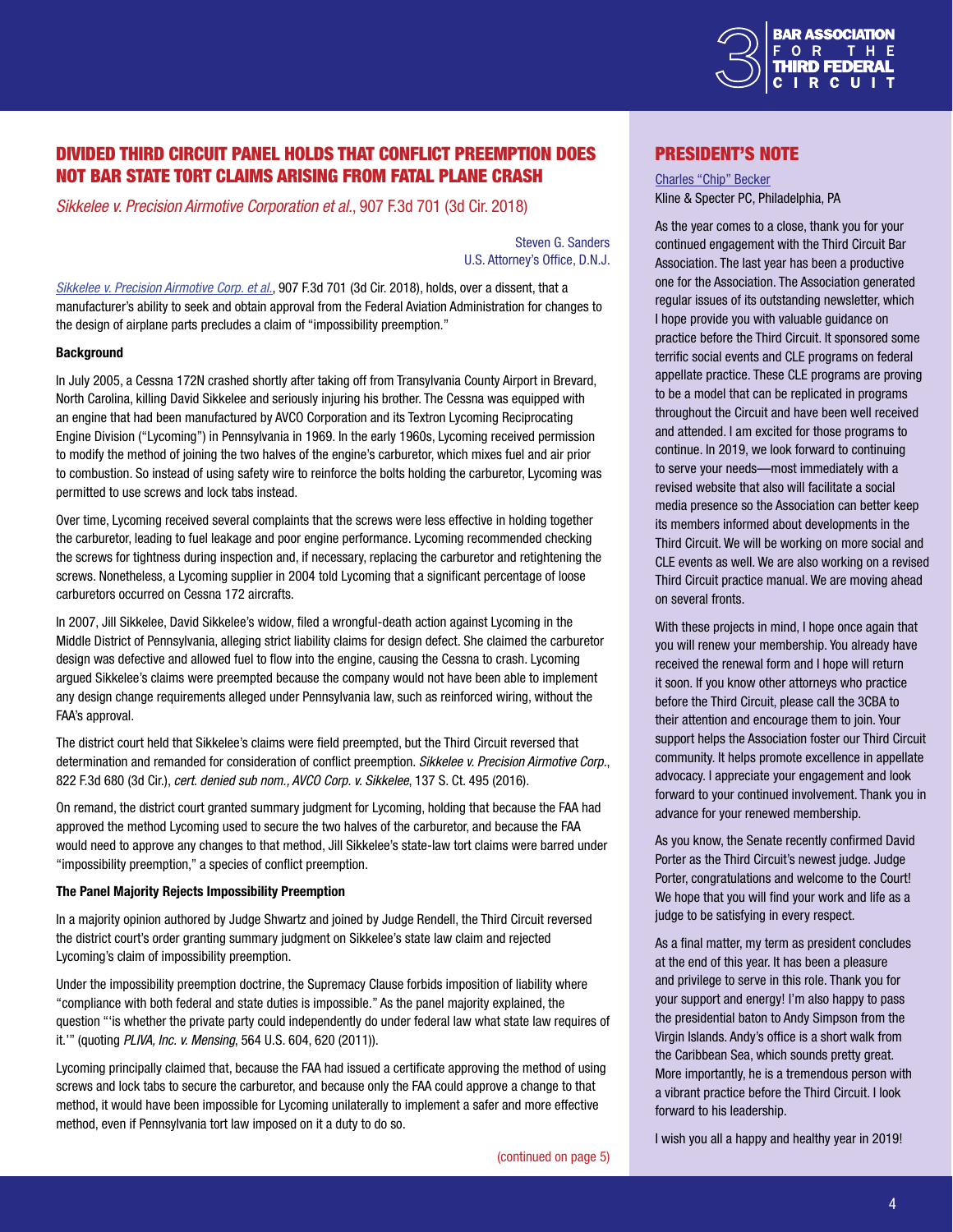

## <span id="page-4-0"></span>DIVIDED THIRD CIRCUIT PANEL HOLDS THAT CONFLICT PREEMPTION DOES NOT BAR STATE TORT CLAIMS ARISING FROM FATAL PLANE CRASH — continued from page 4

The panel majority disagreed. It turned to *Wyeth v. Levine*, 555 U.S. 555, 565 (2009), a case involving recovery in tort for defective warning labels that had been approved by the Food & Drug Administration ("FDA"). *Wyeth* pertained to an FDA regulation allowing a manufacturer to strengthen a warning label upon filing a supplemental application with the FDA and without awaiting FDA approval. The Supreme Court held that Wyeth's impossibility preemption defense failed absent clear evidence that the FDA would have rejected the stronger warning label that the plaintiffs contend was required under state tort law.

Applying *Wyeth*, the panel majority held that the record was devoid of clear evidence that the FAA would have rejected proposed improvements to the screws or attachment system. To the contrary, the record showed that the FAA was aware of the problems with the carburetor and was encouraging Lycoming to remedy them. Beyond that, "the FAA had previously required the use of safety wire, the very design change Sikkelee alleges would have cured the defect." "Based on this record," the panel majority concluded, the FAA likely would have approved a proposed change to the attachment system."

## Judge Roth's Dissent

Dissenting, Judge Roth concluded that the post-*Wyeth* decisions in *PLIVA*, 564 U.S. 604, and *Mutual Pharmaceutical v. Bartlett*, 570 U.S. 472 (2013), controlled and that impossibility preemption applied. Unlike the FDA process cited in *Wyeth*, which created an exception to the pre-approval process safety-enhancing label changes, Judge Roth concluded that FAA regulations do not allow unilateral changes to the design of the component in question. The absence of a process similar to the FDA's, according to Judge Roth, meant that there was no legal basis to ask the question that had been posed in *Wyeth, i.e.*, whether there was clear evidence that the FAA would have rejected a modification to the screw-and-fastener process for the carburetor.

As Judge Roth explained, "the key initial question for impossibility is not whether a manufacturer has engaged in dialogue with a federal agency regarding possible design changes or even whether the agency might ultimately approve a proposed change at the conclusion of such dialogue. Rather, as previously stated, we must start with the question whether the manufacturer could have implemented the change independently, *i.e.*, without prior agency approval." Because Lycoming could have implemented the change only *after* securing FAA approval, it was impossible for it to comply with both state and federal law.

#### Conclusion

*Sikkelee* marks a notable restriction on the reach of impossibility preemption. The sharp dispute between the panel majority and the dissent, however, makes this issue one to watch going forward.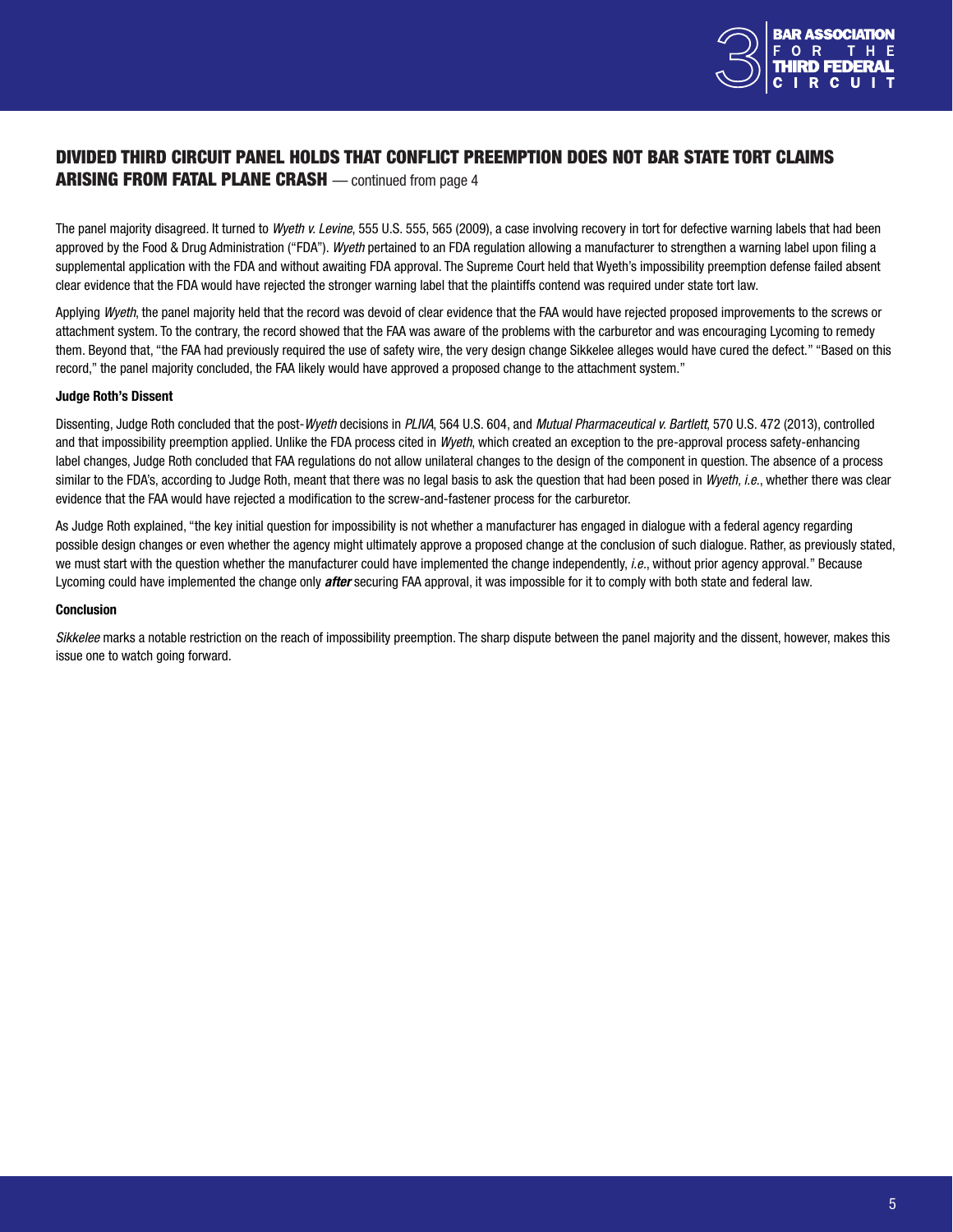

# THIRD CIRCUIT RELINQUISHES JURISDICTION OVER VIRGIN ISLANDS SUPREME COURT

*Vooys v. Bentley*, 901 F.3d 172 (3d Cir. 2018) (*en banc*)

[Dwyer](http://www.kutakrock.com/attorneys/uniEntity.aspx?xpST=ProfessionalDetail&professional=3445&op=news&ajax=no) Arce<sup>1</sup> Kutak Rock LLP, Omaha, NE

In *[Vooys v. Bentley](http://www2.ca3.uscourts.gov/opinarch/163912p2.pdf)*, 901 F.3d 172 (3d Cir. 2018), the *en banc* Third Circuit held that it lacks jurisdiction to review decisions of the Supreme Court of the Virgin Islands by writ of certiorari, expressly overruling an earlier panel decision in *UIW-SIU ex rel. Bason v. Gov't of the V.I.*, 767 F.3d 193 (3d Cir. 2014).

#### **Background**

In 2005, plaintiffs Joseph Gerace and Victoria Vooys sued multiple defendants in the Superior Court of the Virgin Islands, the court of general jurisdiction for the U.S. territory of the Virgin Islands. During the course of the litigation, the plaintiffs moved to the mainland United States, prompting the Superior Court to order the plaintiffs to post a cost bond under a Virgin Islands statute. When the plaintiffs failed to post bond, the Superior Court dismissed the case. On appeal, the Virgin Islands Supreme Court reversed and ordered the Superior Court to reinstate the case, holding that the cost bond statute was unconstitutional. The defendants then sought review of that decision by the Third Circuit.

To understand why the defendants sought review in the Third Circuit at all requires an explanation of the role the Third Circuit has played in the Virgin Islands judiciary. Between the time the plaintiffs filed the complaint in 2005 and the time the Virgin Islands Supreme Court issued its opinion in 2016, the nature of the Virgin Islands judiciary had fundamentally changed. In 2005, the Superior Court of the Virgin Islands was reviewed on appeal by three-judge panels of the United States District Court of the Virgin Islands. In turn, the District Court was reviewed on appeal by the Third Circuit. That changed when the Virgin Islands Legislature created the Virgin Islands Supreme Court pursuant to authority granted by Congress in the 1984 Revised Organic Act of the Virgin Islands. The Supreme Court began operations in 2007, reviewing the Superior Court on appeal instead of the federal District Court. Under the Revised Organic Act, Congress provided that for the first 15 years of the Virgin Islands Supreme Court's operation, the Third Circuit would review its decisions on writ of certiorari and issue reports to Congress every five years on "whether it has developed sufficient institutional traditions to justify direct review by the Supreme Court of the United States." 48 U.S.C. § 1613 (2012).

In 2012, after the Virgin Islands Supreme Court had been in operation for five years, the Third Circuit issued a report concluding that the Supreme Court had "passed that test with flying colors" and "recommended that Congress eliminate our certiorari jurisdiction in favor of direct review by the U.S. Supreme Court." *Vooys*, 901 F.3d at 184. Congress followed this recommendation, enacting legislation ending the Third Circuit's 15-year review period with all "cases commenced" after the effective date of the legislation on December 28, 2012. In 2014, the Third Circuit decided *Bason*, interpreting the "cases commenced" effective date to mean that the Third Circuit would continue to have certiorari jurisdiction in any case where the complaint was filed in the Virgin Islands Superior Court before December 28, 2012, while any case where the complaint was filed after that date could be reviewed only by the U.S. Supreme Court.

Relying on the holding in *Bason*, the defendants petitioned the Third Circuit for a writ of certiorari seeking review of the Virgin Islands Supreme Court's decision. The plaintiffs opposed the petition, arguing in part that the court did not have jurisdiction because *Bason* was wrongly decided.

#### The *En Banc* Decision

In December 2017—just two months after the territory was devastated by two successive Category 5 hurricanes—the merits panel heard oral argument on the island of St. Croix regarding the court's jurisdiction and the merits of the petition. After oral argument, but before the panel had issued an opinion, the Third Circuit *sua sponte* ordered rehearing *en banc*.

In an opinion authored by Judge McKee and joined by 11 judges, the court comprehensively outlined the unique history between the Third Circuit and the Virgin Islands. The court of appeals noted that when the Virgin Islands became a U.S. territory in 1917, Congress immediately assigned it to the Third Circuit along with Pennsylvania, New Jersey, and Delaware—a move "that has baffled historians for years." *Vooys*, 901 F.3d at 177 n.12. With the first Organic Act in 1936, the territorial trial court had jurisdiction only "over civil actions where the amount in controversy was less than \$500, and over criminal actions where the maximum punishment was a fine of \$100, imprisonment for six months, or both," and the federal District Court had jurisdiction over everything else. *Vooys*, 901 F.3d at 181. Since 1936, the court continued, the territorial court system evolved to acquire greater jurisdiction over territorial matters, and with the 1984 Revised Organic Act, Congress granted the Virgin Islands Legislature the authority to transfer jurisdiction over local matters to territorial courts and to create an appellate court for the territory. In 1994, the Legislature completed the process of transferring general jurisdiction over all territorial crimes and local civil actions to the Superior Court of the Virgin Islands, subject to the federal court's diversity and federal-question jurisdiction, much like the relationship between state and federal courts. In 2004, the Legislature took the final step of creating an appellate court—the Supreme Court of the Virgin Islands—which began operations in 2007.

<sup>&</sup>lt;sup>1</sup>Dwyer Arce presented argument on behalf of amicus curiae Virgin Islands Bar Association before the panel and the en banc Third Circuit opposing jurisdiction in this case.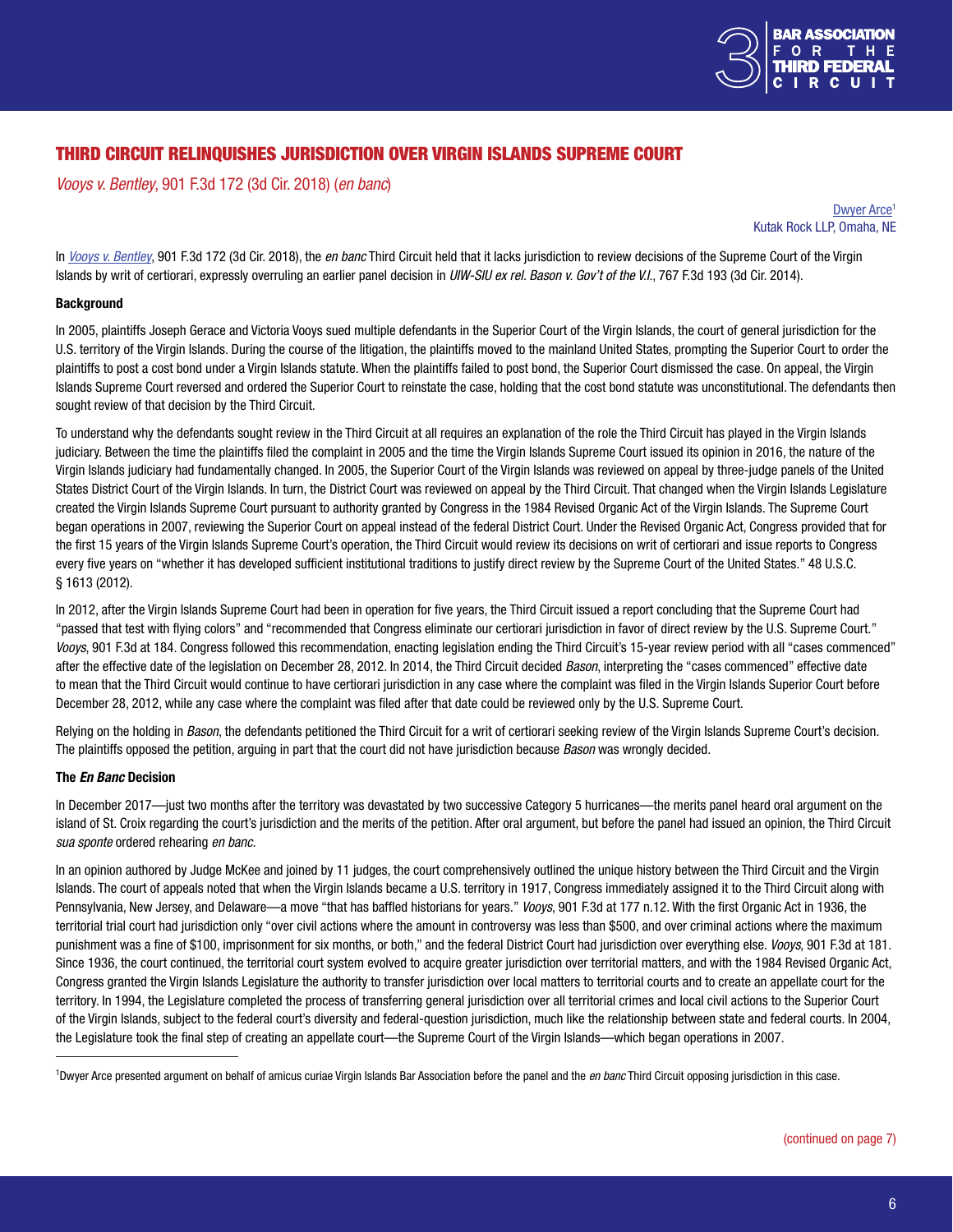

## THIRD CIRCUIT RELINQUISHES JURISDICTION OVER VIRGIN ISLANDS SUPREME COURT — continued from page 6

With this history in mind, the court concluded that when interpreting "cases commenced," the *Bason* decision did not give proper consideration to *Slack v. McDaniel*, 529 U.S. 473 (2000), or the legislative history of the statute ending the Third Circuit's certiorari review. In *Slack*, the U.S. Supreme Court explained that "[w]hen Congress instructs . . . that application of a statute is triggered by the commencement of a case, the relevant case for a statute directed to appeals is the one initiated in the appellate court." *Vooys*, 901 F.3d at 187 (quoting *Slack*, 529 U.S. at 481–82). This reading, Judge McKee explained, was also in accordance with legislative intent because "[i]nterpreting 'cases commenced' . . . as the filing of a petition for certiorari review, as opposed to the filing of a complaint, is consistent with Congress's termination of the certiorari jurisdiction other circuit courts of appeals temporarily had over the supreme courts of other U.S. territories." *Vooys*, 901 F.3d at 188. The court concluded that under the effective date of the statute, only the U.S. Supreme Court had jurisdiction to review the Virgin Islands Supreme Court after December 28, 2012. The court accordingly dismissed the petition for a writ of certiorari. As a result of this decision, the Third Circuit also dismissed two other cases seeking review of the Virgin Islands Supreme Court.

In dissent, Judge Bibas emphasized that *stare decisis* should counsel against overturning *Bason*. He also expressed concern "for litigants in the pipeline"—like the defendants—"who relied on *Bason*" in seeking certiorari review in the Third Circuit.

On November 19, 2018, the defendants filed a petition for a writ of certiorari in the U.S. Supreme Court. But the petition did not challenge the Third Circuit's decision on its certiorari jurisdiction—instead, the petition only challenged the merits of the Virgin Islands Supreme Court's decision finding the Virgin Islands cost bond statute unconstitutional.

#### **Conclusion**

With the *Vooys* decision, the Virgin Islands court system now operates almost identically to that of all 50 states and the other U.S. territories, with the Virgin Islands Supreme Court having the final word on the meaning of territorial law, and the U.S. Supreme Court—but not a federal appeals court—having jurisdiction to review its decisions on issues of federal law only.

## VICE PRESIDENT JOE BIDEN RECOGNIZED WITH AWARD FOR EXEMPLARY SERVICE TO THE THIRD CIRCUIT

Chief Judge D. Brooks Smith of the United States Court of Appeals for the Third Circuit has announced that former Vice President of the United States Joseph R. Biden, Jr. is the first-ever recipient of an award named in his honor – the Joseph R. Biden, Jr. Award for Exemplary Service to the Third Circuit. Chief Judge Smith presented the award at a luncheon meeting attended by the judges of all federal courts within the Third Circuit on October 18, 2018, at the Hotel DuPont in Wilmington, Delaware.

In announcing the award presentation, Chief Judge Smith made the following statement: "I am extremely pleased that Vice President Biden has agreed to accept the inaugural award which will bear his name. As a veteran U.S. Senator and as a former Senate Judiciary Committee chairman, Vice President Biden has for decades been a friend, supporter, and defender of an independent federal judiciary. Over those years, his commitment to the courts and judges within the Third Circuit has been unflinching. This is a small way for the Third Circuit family to say 'thank you.'"

Biden served as the 47th Vice President of the United States from 2009 to 2017, and his connections to the Third Circuit are broad and deep. He is a native of Scranton, Pennsylvania, and a long-time Delawarean. First elected as a senator from Delaware in 1972, he served in that body for thirty-six years, next becoming its presiding officer when he assumed the office of Vice President. During that long Senate tenure, he had a role in the confirmation of 1,896 Article III judges, 166 of whom went on to serve the district courts and the court of appeals of the Third Circuit. As a U.S. Senator, Biden was a force in a wealth of legislative measures affecting the courts, including the Civil Justice Reform Act.

The Biden Award recognizes outstanding service in promoting the cause of justice and the work of the courts within the Third Judicial Circuit. Future awardees will be honored every few years at Third Circuit Judicial Conference meetings. The Circuit is made up of the U.S. Court of Appeals for the Third Circuit and the District and Bankruptcy Courts of Pennsylvania, New Jersey, Delaware, and the U.S. Virgin Islands. It is headquartered in Philadelphia.